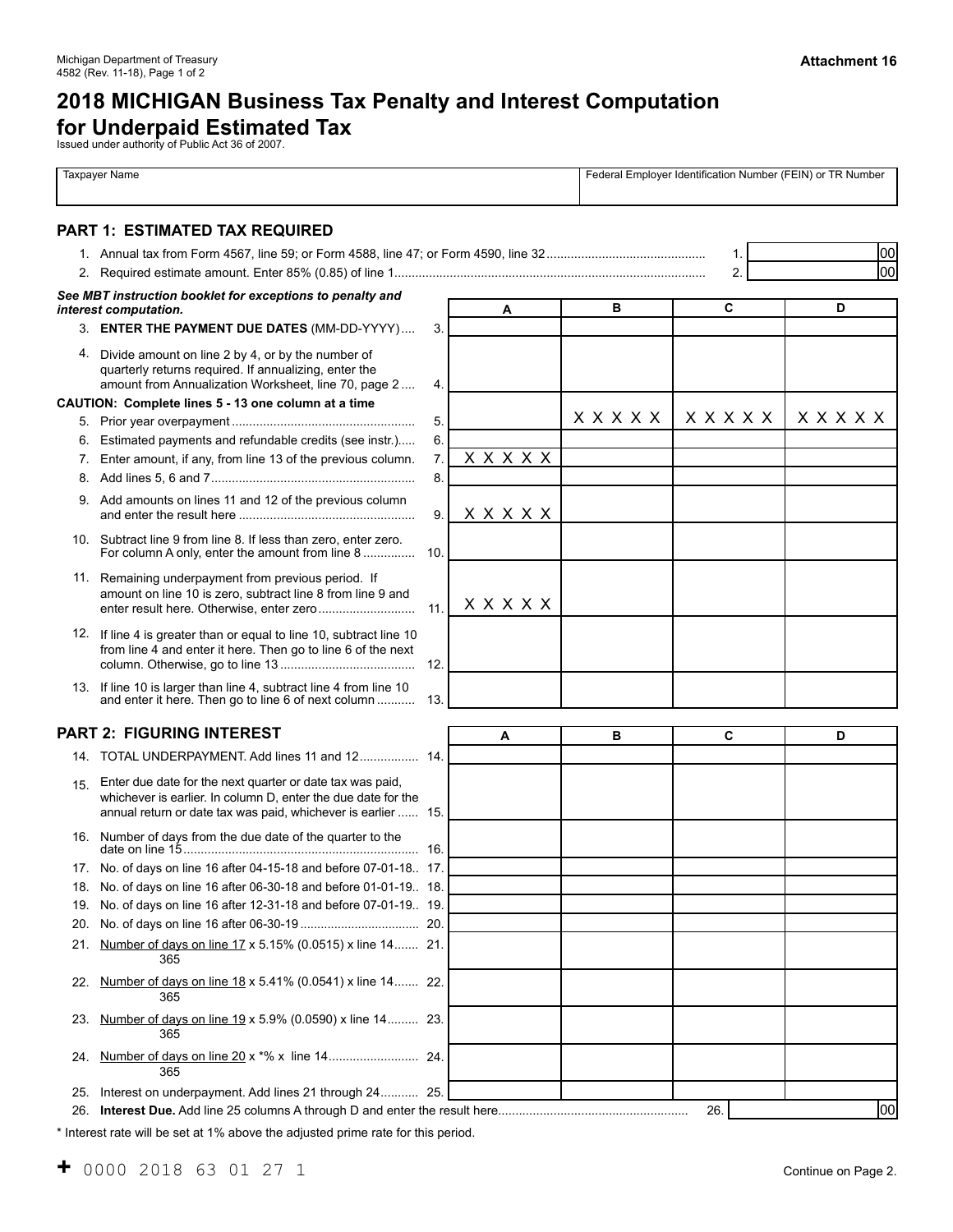# <span id="page-1-0"></span>2018 Form 4582, Page 2 of 2 and 2 and 2 and 2 and 2 and 2 and 2 and 2 and 2 and 2 and 2 and 2 and 2 and 2 and 2 and 2 and 2 and 2 and 2 and 2 and 2 and 2 and 2 and 2 and 2 and 2 and 2 and 2 and 2 and 2 and 2 and 2 and 2 an

|     | <b>PART 3: FIGURING PENALTY</b>                                                                                                                     |     |                            |                            |                                       |   |                            |
|-----|-----------------------------------------------------------------------------------------------------------------------------------------------------|-----|----------------------------|----------------------------|---------------------------------------|---|----------------------------|
|     |                                                                                                                                                     |     | A                          | в                          | С                                     |   | D                          |
| 27. |                                                                                                                                                     | 27. |                            |                            |                                       |   |                            |
| 28. | Payment due dates from line 3 (MM-DD-YYYY)                                                                                                          | 28. |                            |                            |                                       |   |                            |
| 29. | Annual return due date or the date payment was made,                                                                                                | 29. |                            |                            |                                       |   |                            |
| 30. | Number of days from date on line 28 to date on line 29.                                                                                             | 30. |                            |                            |                                       |   |                            |
| 31. |                                                                                                                                                     | 31. |                            |                            |                                       |   |                            |
| 32. | If line 30 is greater than 0 but less than 61, multiply line 27 by 5% (0.05).                                                                       | 32. |                            |                            |                                       |   |                            |
| 33. | If line 30 is greater than 60, but less than 91, multiply line 27 by 10% (0.10)                                                                     | 33. |                            |                            |                                       |   |                            |
| 34. | If line 30 is greater than 90, but less than 121, multiply line 27 by 15% (0.15)                                                                    | 34. |                            |                            |                                       |   |                            |
| 35. | If line 30 is greater than 120, but less than 151, multiply line 27 by 20% (0.20)<br>If line 30 is greater than 150, multiply line 27 by 25% (0.25) | 35. |                            |                            |                                       |   |                            |
| 36. |                                                                                                                                                     | 36. |                            |                            |                                       |   |                            |
| 37. |                                                                                                                                                     |     |                            |                            | 37.                                   |   | 100                        |
| 38. | Total Penalty and Interest. Add lines 26 and 37. Enter here and on Form 4567, line 68; or Form 4588, line 56;                                       |     |                            |                            | 38.                                   |   | 1001                       |
|     | <b>PART 4: ANNUALIZATION WORKSHEET FOR MODIFIED</b>                                                                                                 |     |                            |                            |                                       |   |                            |
|     | <b>GROSS RECEIPTS AND BUSINESS INCOME TAXES</b>                                                                                                     |     |                            |                            |                                       |   |                            |
|     | (If filing Form 4588 or Form 4590, see instructions.)<br>Complete worksheet if liability is not evenly distributed throughout year.                 |     | A<br><b>First 3 Months</b> | B<br><b>First 6 Months</b> | $\mathbf{C}$<br><b>First 9 Months</b> |   | D<br><b>Full 12 Months</b> |
| 39. |                                                                                                                                                     | 39. |                            |                            |                                       |   |                            |
| 40. |                                                                                                                                                     | 40. |                            |                            |                                       |   |                            |
| 41. |                                                                                                                                                     | 41. |                            |                            |                                       |   |                            |
| 42. | Apportionment percentage from Form 4567, line 11c                                                                                                   | 42. | $\frac{9}{6}$              | $\frac{0}{0}$              |                                       | % | %                          |
| 43. | Apportioned GR Tax Base. Multiply line 41 by line 42                                                                                                | 43. |                            |                            |                                       |   |                            |
| 44. |                                                                                                                                                     | 44. |                            |                            |                                       |   |                            |
| 45. | Enrichment Prohibition for dealers of boats/new motor vehicles                                                                                      | 45. |                            |                            |                                       |   |                            |
| 46. | GR Tax Before Credits. Enter the greater of lines 44 or 45                                                                                          | 46. |                            |                            |                                       |   |                            |
| 47. |                                                                                                                                                     | 47. |                            |                            |                                       |   |                            |
| 48. |                                                                                                                                                     | 48. |                            |                            |                                       |   |                            |
| 49. |                                                                                                                                                     | 49. |                            |                            |                                       |   |                            |
| 50. |                                                                                                                                                     | 50. |                            |                            |                                       |   |                            |
| 51. |                                                                                                                                                     | 51. |                            |                            |                                       |   |                            |
| 52. | Apportioned BI Tax Base. Multiply line 51 by line 42                                                                                                | 52. |                            |                            |                                       |   |                            |
| 53. |                                                                                                                                                     | 53. |                            |                            |                                       |   |                            |
| 54. | Qualified Affordable Housing Deduction                                                                                                              | 54. |                            |                            |                                       |   |                            |
|     | 55. Subtract line 54 and line 53 from line 52.                                                                                                      | 55. |                            |                            |                                       |   |                            |
| 56. | BI Tax Before Credits. Multiply line 55 by 4.95% (0.0495)                                                                                           | 56. |                            |                            |                                       |   |                            |
| 57. | Total MBT Before Credits. Add lines 46 and 56                                                                                                       | 57. |                            |                            |                                       |   |                            |
| 58. | The annual surcharge is no longer applicable.<br>There is no amount to be entered on this line                                                      | 58. | <b>XXXXX</b>               | <b>XXXXX</b>               | x x x x x                             |   | <b>XXXXX</b>               |
| 59. |                                                                                                                                                     | 59. |                            |                            |                                       |   |                            |
| 60. |                                                                                                                                                     | 60. |                            |                            |                                       |   |                            |
| 61. | Subtract line 60 from line 59. If less than zero, enter zero                                                                                        | 61. |                            |                            |                                       |   |                            |
| 62. | Recapture of certain MBT credits and deductions                                                                                                     | 62. |                            |                            |                                       |   |                            |
| 63. | Corporate Income Tax adjustment (see instructions)                                                                                                  | 63. |                            |                            |                                       |   |                            |
| 64. | Net Tax Liability. Add lines 61, 62 and 63                                                                                                          | 64. |                            |                            |                                       |   |                            |
| 65. |                                                                                                                                                     | 65. | 4                          | $\overline{2}$             | 1.3333                                |   | 1                          |
| 66. | Annualized tax. Multiply line 64 by line 65                                                                                                         | 66. |                            |                            |                                       |   |                            |
| 67. |                                                                                                                                                     | 67. | 21.25%                     | 42.5%                      | 63.75%                                |   | 85%                        |
| 68. |                                                                                                                                                     | 68. |                            |                            |                                       |   |                            |
| 69. | Combined amounts of line 70 from all preceding columns                                                                                              | 69. | <b>XXXXX</b>               |                            |                                       |   |                            |
| 70. | <b>ESTIMATE REQUIREMENTS BY QUARTER.</b><br>Subtract line 69 from line 68. If less than zero, enter zero.                                           |     |                            |                            |                                       |   |                            |
|     |                                                                                                                                                     | 70. |                            |                            |                                       |   |                            |

**NOTE:** Totals on line 70 must equal 85% of the current year tax liability on page 1, line 1.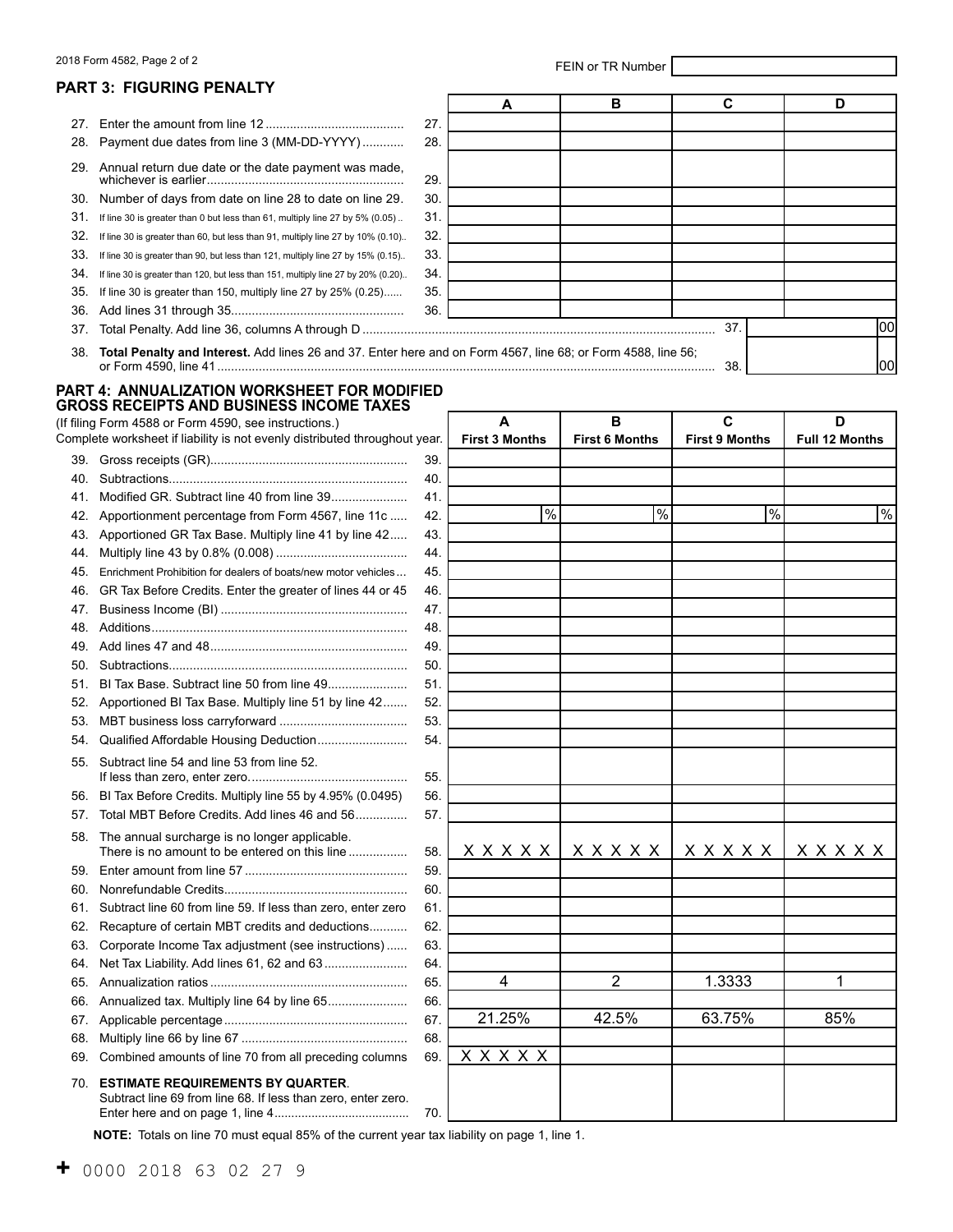# **Instructions for Form 4582, Michigan Business Tax (MBT) Penalty and Interest Computation for Underpaid Estimated Tax**

### **Purpose**

 To compute penalty and interest for underpaying, late filing, or late payment of quarterly estimates. If a taxpayer prefers not to file this form, the Department of Treasury (Treasury) will compute any applicable penalty and interest and bill the taxpayer. Part 4 of this form also is used to determine and report the amount of estimates due when income is not evenly distributed through the tax year.

 **NOTE:** Penalty and interest for late filing or late payment on the annual return is computed separately. See the "Computing Penalty and Interest" section of the "General Information for Standard Taxpayers" in the *MBT Forms and Instructions for Standard Taxpayers* (Form 4600).

 Estimated returns and payments are required from any taxpayer that expects an annual MBT liability (including Corporate Income Tax adjustment) of more than \$800. Exceptions are listed below. If a taxpayer owes estimated tax and the estimated return with full payment is not filed or is filed late, penalty is added at 5 percent of tax due, for the first two months. Penalty increases by an additional 5 percent per month, or fraction thereof, after the second month, to a maximum of 25 percent. If the taxpayer made no estimated tax payments and none of the exceptions below apply, compute the interest due (Part 2) and the penalty for non-filing (Part 3).

### **Exceptions**

 If any of the conditions listed below apply, do not pay penalty and interest. If a business operated less than 12 months in the current or preceding year, annualize figures (as applicable) to determine if the exceptions apply. See Form 4600 for complete annualizing instructions.

- The annual tax on the current annual return is \$800 or less.
- The return is for a taxable period of less than four calendar months.
- The estimated quarterly payments reasonably approximate the tax liability incurred for each quarter and the total of all payments equals at least 85 percent of the annual liability. Complete the Annualization Worksheet (Part 4) if the liability is not evenly distributed through the tax year.
- The sum of estimated payments equals the annual tax on the preceding year's return, provided these payments were made in four timely equal payments and the preceding tax year's tax under the MBT Act was \$20,000 or less. If the prior year's tax liability was reported for a period less than 12 months, this amount must be annualized for purposes of both the \$20,000 ceiling and calculating the quarterly payments due under this method. See "Filing if Tax Year Is Less Than 12 Months" in the "General Information" section of Form 4600 for more information. Reliance on the prior year's tax liability as a means to avoid interest and penalty charges is only allowed if you had business activity in Michigan in that prior year. A return must have been filed to establish the tax liability for that prior year, even if gross receipts in the prior year were

 less than \$350,000. In addition, if your business was not in existence in the preceding year, no safe harbor exists. In such a case, estimates must be based on the MBT liability for the current year.

 • The taxpayer is a farmer, fisherman, or seafarer and files the *MBT Annual Return* (Form 4567) by March 1, or a tentative annual return with payment by January 15, and the final return on or before April 15.

### **Annualizing**

 To annualize for a period of less than 12 months, multiply each applicable amount by 12 and divide the result by the number of months the business operated or the person was a partner. Generally, a business is considered in business for one month if the business operated for more than half the days of the month. If the business was in operation for less than a month it is considered to have been in business for 1 month.

 **NOTE:** For a taxpayer that calculates and pays estimated payments for federal income tax purposes pursuant to section 6655(e) of the Internal Revenue Code, that taxpayer may use the same methodology as used to calculate the annualized income installment or the adjusted seasonal installment, whichever is used as the basis for the federal estimated payment, to calculate the estimated payments required each quarter under this section. Retain the calculation for your records.

# **Line-by-Line Instructions**

*Lines not listed are explained on the form.* 

 Do not enter data in boxes filled with Xs.

 Dates must be entered in MM-DD-YYYY format.

 **Name and Account Number:** Enter name and account number as reported on page 1 of the applicable MBT annual return (either Form 4567, the *MBT Annual Return for Financial Institutions* (Form 4590), or the *Insurance Company Annual Return for Michigan Business and Retaliatory Taxes* (Form 4588)).

# **PART 1: ESTIMATED TAX REQUIRED**

 **Line 2:** Enter 85 percent of the annual tax amount from line 1.

 **Line 3:** Enter the due date for each quarterly return. For calendar year filers these dates are April 15, July 15, October 15, and January 15. For fiscal year filers, these dates are the  $15<sup>th</sup>$  day of the 4<sup>th</sup>, 7<sup>th</sup>, 10<sup>th</sup> and 13<sup>th</sup> months after the start of the fiscal year. For any tax year that includes an estimated tax payment period of less than three months, the quarterly return for that period is due on the 15th day of the month immediately following the final month of the estimated tax payment period.

 **Line 4:** Divide the amount of the estimated tax required for the year on line 4 by four and enter this as estimated tax for each quarter. If the business operated less than 12 months, divide by the number of quarterly returns required and enter this as the estimated tax for each quarter.

 **Actual Quarterly Tax**. If a taxpayer computes quarterly tax